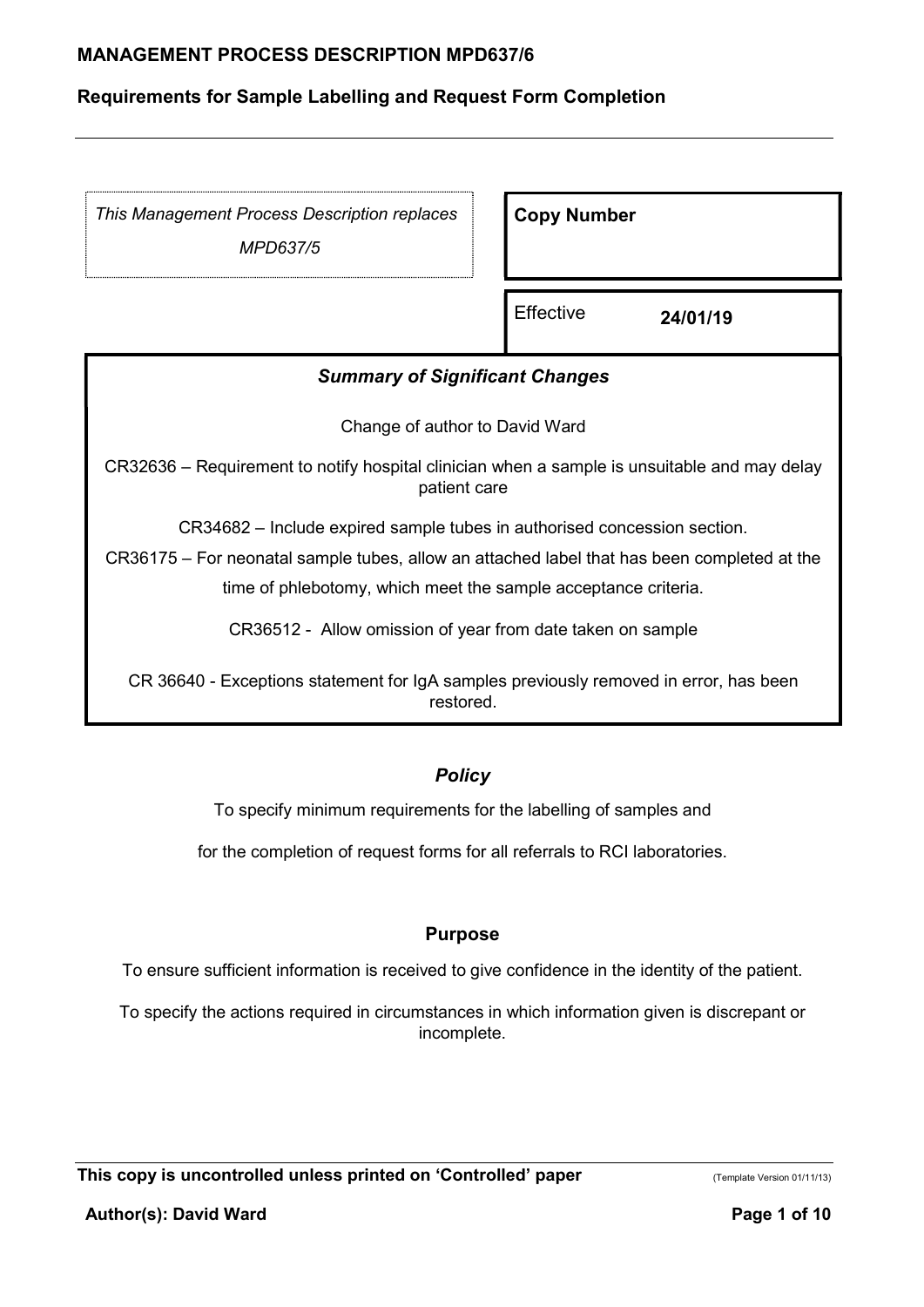## Requirements for Sample Labelling and Request Form Completion

#### Responsibilities

#### Head of Laboratory/RLM/Senior BMS

Must ensure compliance with this MPD

NHSBT staff involved in the receipt and testing of samples must ensure samples and forms are labelled to the standards set in this policy.

Senior RCI or Medical staff are required to sign Concession documentation to enable inadequately labelled samples to be tested in exceptional circumstances

Customer Services will communicate the policy to referring organisations (hospitals, antenatal clinics, GP surgeries) and inform them of their responsibilities for ensuring referred samples and request forms are labelled to an acceptable standard

#### **Definitions**

A&E - Accident and Emergency

**HTR** -Haemolytic Transfusion Reaction

FMH - Feto-maternal haemorrhage

ICCBBA - International Council for Commonality in Blood Bank Automation

CHI – (Community Health) The is the unique patient identifier used in Scotland

HCS – (Health and Care) The is the unique patient identifier used in Northern Ireland

PDS - Personal Demographics Service

**DTS** - Diagnostics and Therapeutic **Services** 

ODT – Organ donation and transplantation

#### Applicable Documents

ESD121 BSH Guidelines for pretransfusion compatibility procedures in blood transfusion laboratories 2012

MPD71 – Management of Sample Labelling Deviations

MPD13 - Concessions and Planned Deviations for Processing Inadequately Labelled Diagnostic Services Samples and Managing of Transfer of SpS requests for investigations and associated products to an alternative hospital

DAT582 – Reporting Phrases in Hematos

INF66 – Red Cell Immunohaematology User Guide

ESD156 Infectious Diseases in Pregnancy

Screening Programme Laboratory Handbook

FRM11 SpS Concession request

This copy is uncontrolled unless printed on 'Controlled' paper (Template Version 01/11/13)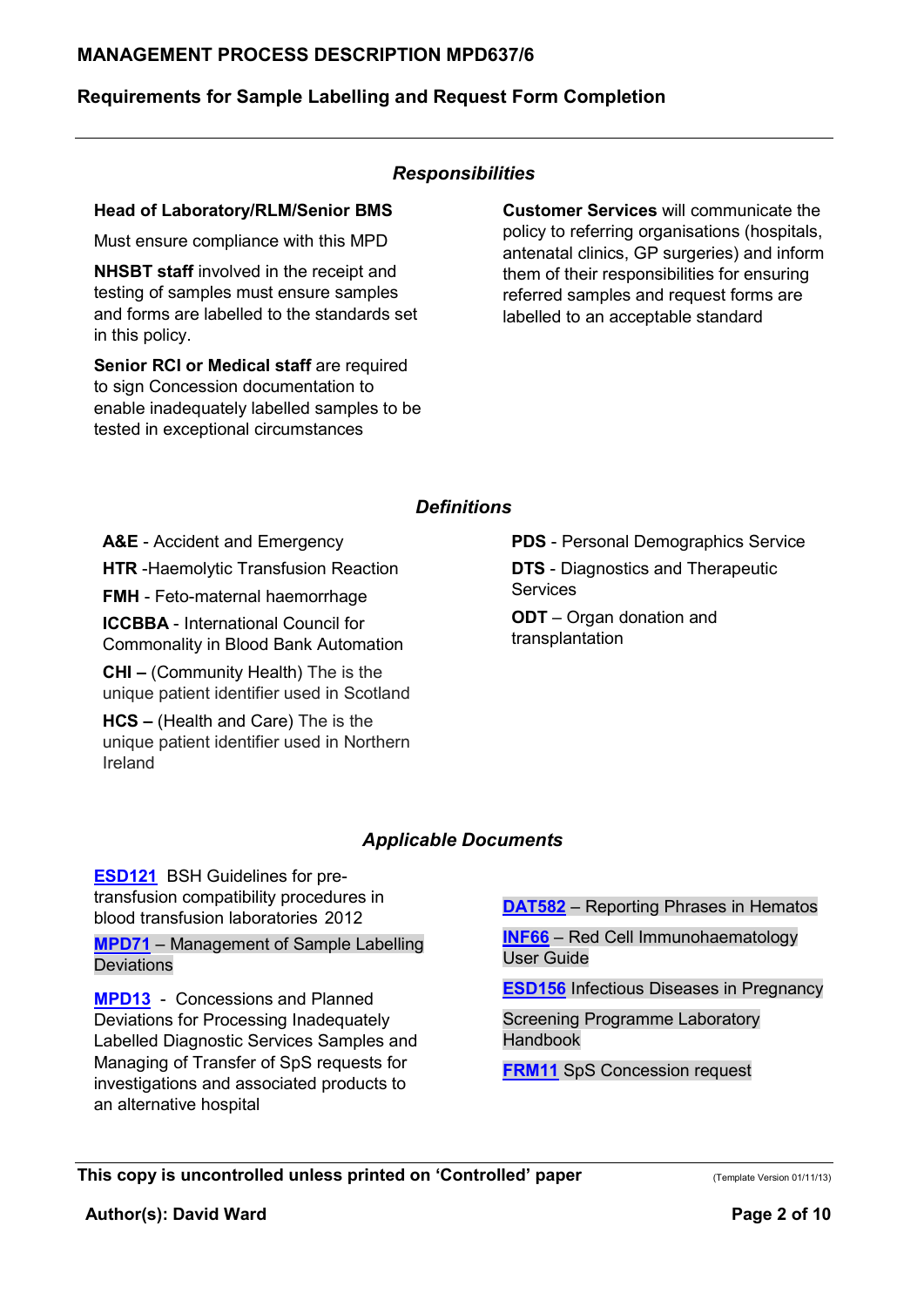# Requirements for Sample Labelling and Request Form Completion

### 1. Requirements for Acceptable Labelling

#### 1.1 Applications

All samples received by RCI laboratories (other than those collected from blood donors by NHSBT staff). Obtaining consent for the requested tests is the responsibility of the requester, where consent has not been given for material to be used for other purposes e.g. quality control this must be noted in Hematos.

#### 1.2 Sample identification:

Samples and request forms must contain the minimum identification details as required by INF66 – Red Cell Immunohaematology User Guide. These requirements meet and/or exceed the BSH Guidelines to ensure secure sample/patient identification. All samples for testing by RCI laboratories must be labelled with sufficient details to ensure accurate patient/donor identity.

#### 1.2.1 Relevant Guidelines

 Guidelines for pre-transfusion compatibility procedures in blood transfusion laboratories. 2012 (ESD121)

'3.2.2 It is essential that the request form and sample conform to the requirements as described in the guidelines on the administration of blood components (BSH, 2009).

As a minimum,

The sample tube must be completed with the patient core identifiers

(Last name, first name, date of birth, NHS number (if the NHS number is not immediately available, a temporary unique identification number should be used until it is)).

These core identifiers must exactly match the request form and patient identification band (or equivalent).

- Date and time of sampling and the identity of the person taking the sample (e.g. initials or signature, according to local policy) should be recorded on every sample tube and request form to provide a full audit trail.
- These minimum labelling requirements apply to both adult and paediatric/neonatal blood samples.
- Sample tubes should never be pre-labelled.

#### This copy is uncontrolled unless printed on 'Controlled' paper (Template Version 01/11/13)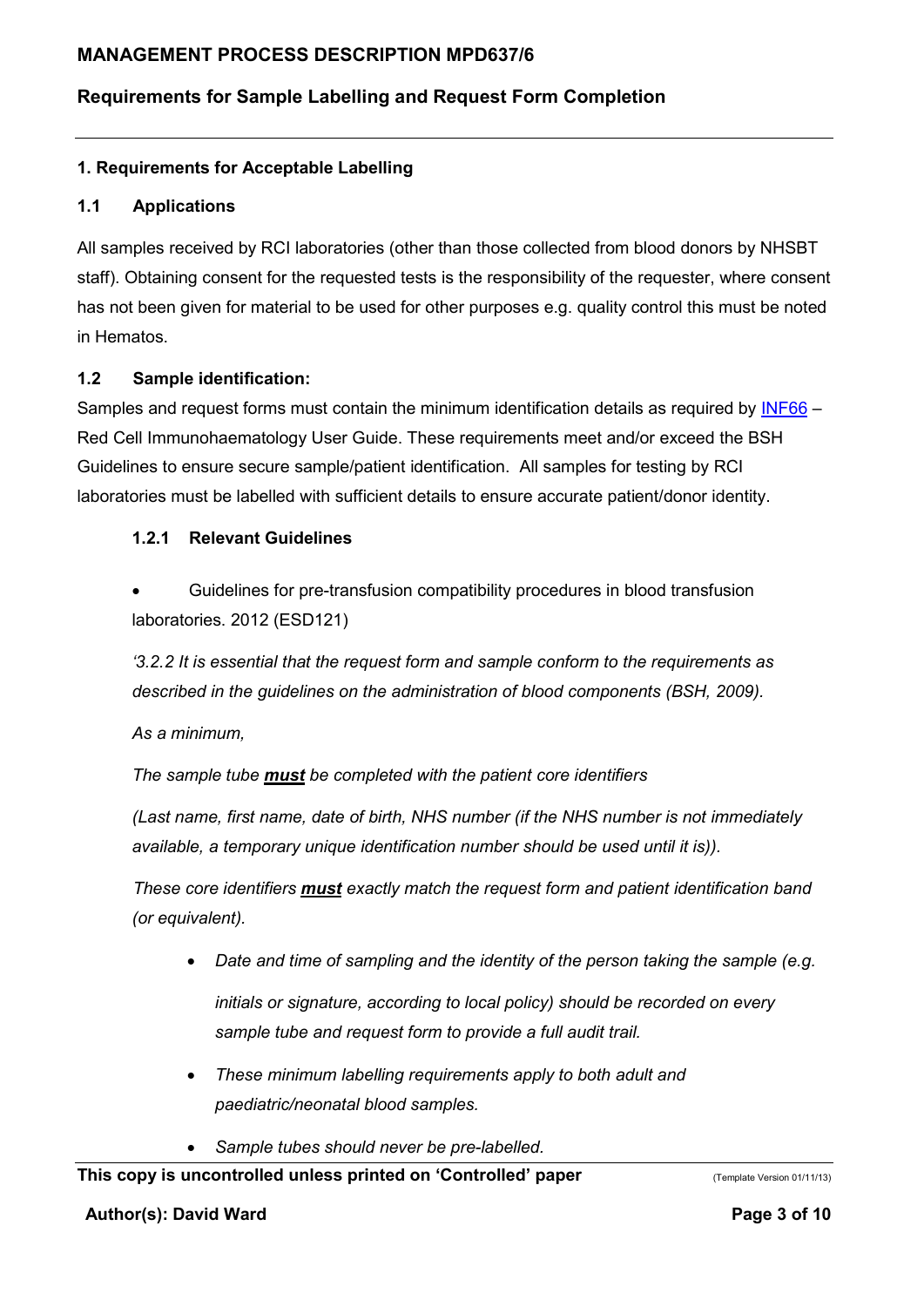## Requirements for Sample Labelling and Request Form Completion

- Pre-printed labels (pre-printed away from the patient or taken from the patient's notes e.g. 'addressograph' labels) should not be used to label pre-transfusion blood sample tubes for compatibility testing. Only labels that are printed 'on demand' and attached to the sample tube next to the patient at the time of phlebotomy are acceptable. All hand-written sample labels should be completed legibly and accurately (in ball point pen to avoid washing out or smudging).
- Organisations should have a clear policy on the rejection of pre-transfusion blood samples which do not meet minimum labelling requirements. There should be no changes or amendment of patient core identifiers once samples have been sent to the laboratory. It is suggested that organisations should adopt a 'zero tolerance' policy.

Due to the size of neonate sample tubes, these may be accepted with an attached label, that has been completed at the time of phlebotomy, which meet the sample acceptance criteria.

#### 1.2.2 Minimum Sample Labelling

RCI receives samples from many sources, so there is an increased chance of shared identifiers such as name, date of birth and hospital number. In order to comply fully with the above guidelines and standards it must be ensured there is sufficient labelling on each sample to minimise the risk of misidentifying a patient or donor.

Samples must be labelled with 3 identifiers, one of which is the NHS/CHI/HCS number if available; the identifiers supplied on the sample and request form must match.

Omission of year from date taken on a sample is acceptable, if the request form has the full date taken details included i.e. day/month/year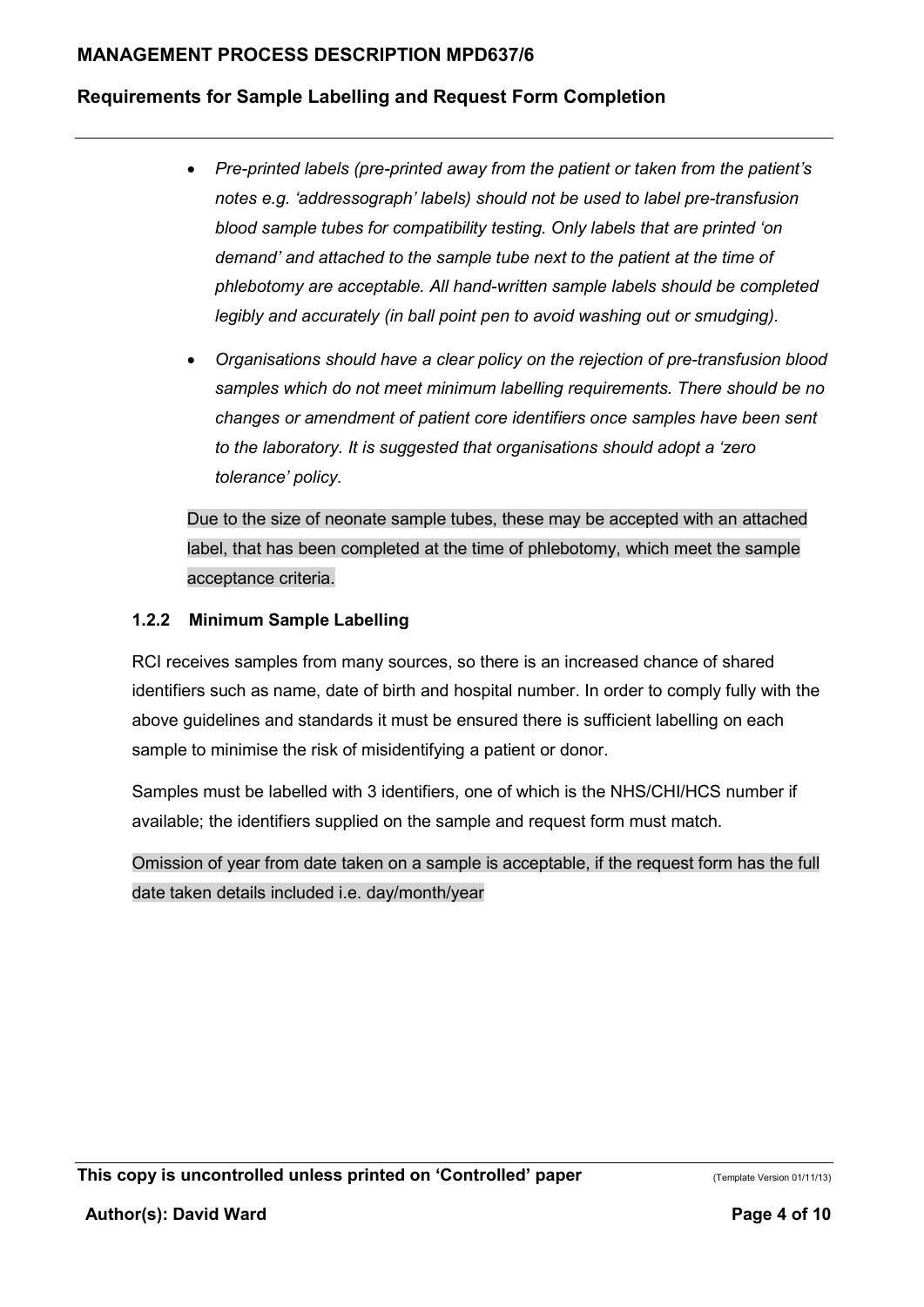# Requirements for Sample Labelling and Request Form Completion

|                                                                      | <b>Sample</b>                                                          | <b>Request Form</b>                                                                                      |
|----------------------------------------------------------------------|------------------------------------------------------------------------|----------------------------------------------------------------------------------------------------------|
|                                                                      | Note all RCI samples must be<br>hand written /demand printed<br>labels |                                                                                                          |
| <b>NHS/CHI/HCS number</b>                                            | <b>Essential (if available)</b>                                        | <b>Essential (if available)</b>                                                                          |
| <b>Name</b>                                                          | <b>Essential</b>                                                       | <b>Essential</b>                                                                                         |
| First and last name spelt correctly                                  |                                                                        |                                                                                                          |
| Unless patient/donor identity is<br>confidential                     |                                                                        |                                                                                                          |
| Date of Birth                                                        | <b>Essential</b>                                                       | <b>Essential</b>                                                                                         |
| <b>Hospital Number or temporary</b><br>unique identification number. | Optional must be used if NHS<br>number is not available                | Desirable - must be used if NHS<br>number is not available                                               |
| <b>Address</b>                                                       | Optional                                                               | Optional for reference samples<br>but essential for antenatal<br>screening samples see<br><b>ESD156)</b> |
| Date                                                                 | <b>Essential</b>                                                       | <b>Essential</b>                                                                                         |
| Signature of person taking<br>sample                                 | <b>Essential</b>                                                       | Not required                                                                                             |
| <b>Requesting institution</b>                                        | Not required                                                           | <b>Essential</b>                                                                                         |
| <b>Requesting Clinician</b>                                          | Not required                                                           | <b>Essential</b>                                                                                         |
| <b>Signature of requester</b>                                        | Not required                                                           | <b>Essential</b>                                                                                         |
| <b>Clinical information/test</b><br>required                         | Not required                                                           | <b>Essential</b>                                                                                         |
| Sample source e.g. blood,<br>spleen                                  | <b>Essential if not peripheral</b><br>blood                            | <b>Essential if not peripheral</b><br>blood                                                              |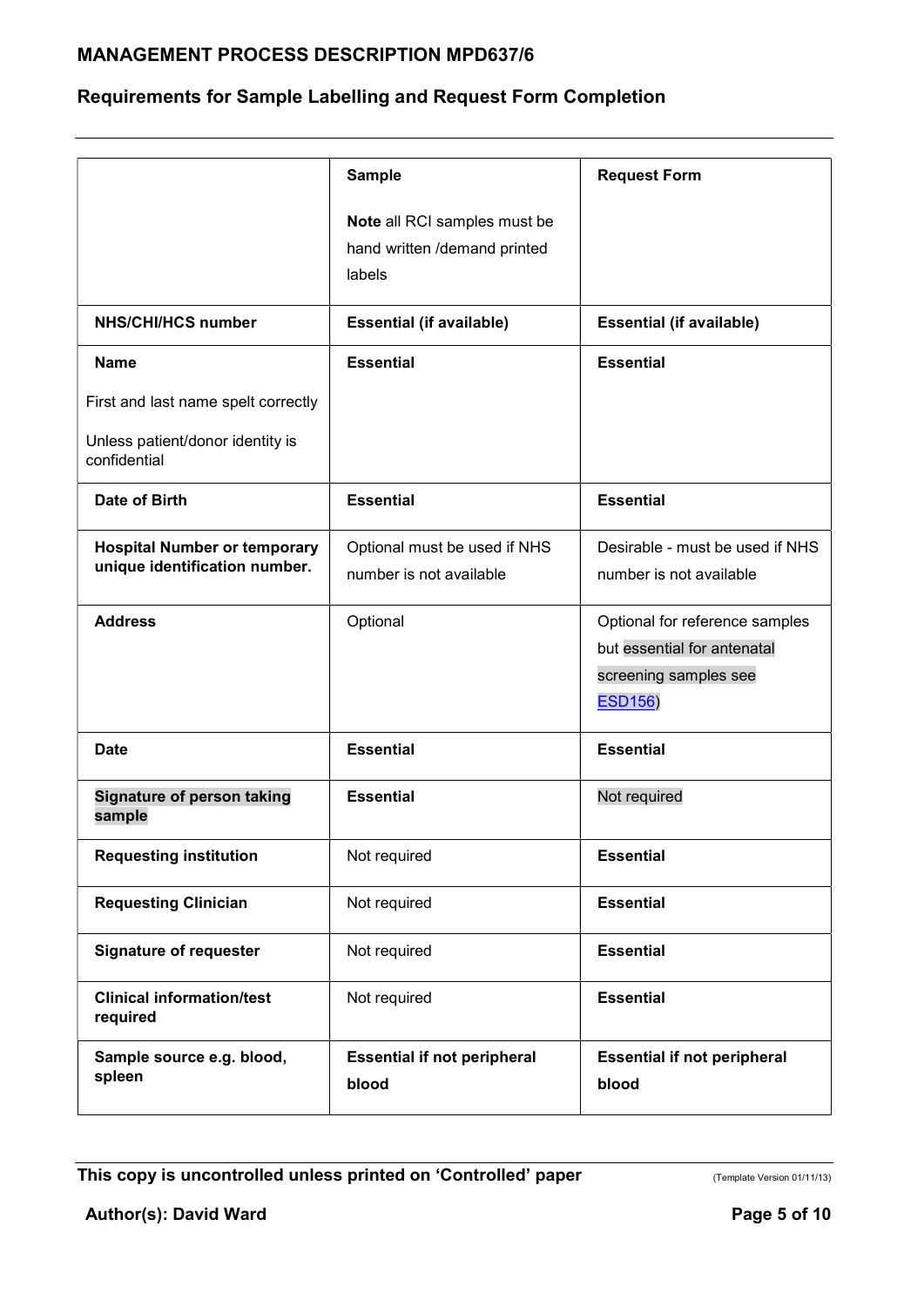# Requirements for Sample Labelling and Request Form Completion

#### 1.3 Exceptions

Samples from the following groups may be accepted; however, a comment is recorded, where necessary in Hematos and on the report to state that RCI may not fully accept responsibility for these results (DAT582).

Trauma or unconscious A&E patients where identity is not yet established that have a least one unique identifier e.g. A&E or trauma number, Bone marrow registry donors with a unique registry identifier

Ideally the sex and approximate age of the patient should also be given.

Patients or donors whose identity is confidential [e.g. Bone Marrow Registry donors with a unique registry identifier or pre-transplant samples]

Donation samples where the donor details are recorded in a secure system and the samples are identified by ICCBBA (International Council for Commonality in Blood Bank Automation) registered ISBT128 barcode donation numbers

Labelling must be sufficient to ensure patient identity.

Pre/post-transplant monitoring which are time critical

Samples from the partners of pregnant women with red cell antibodies may be accepted if both sample and request form have 3 identifiers, not necessarily including NHS/CHI/HCS number/ hospital number, e.g. name, DOB and address

Samples referred from Immunology Departments for confirmation of IgA deficiency to support clinical diagnosis are acceptable on non-standard NHS referral forms provided all demographic information is complete

Note: Date taken on the sample is not crucial for samples referred from Immunology Departments (Some of these samples are aliquots archived by the referring lab)

## 1.4 Authorised Concessions:

In exceptional circumstances samples with inadequate labelling may be accepted for testing but only with a documented authorised concession [see MPD13]. The following comment from DAT582 is recorded in Hematos and on the report:

D101 – This sample was tested under concession because it was inadequately labelled. Please see attached copy of concession form for details. Caution is required when accepting these results.

This copy is uncontrolled unless printed on 'Controlled' paper (Template Version 01/11/13)

Author(s): David Ward Page 6 of 10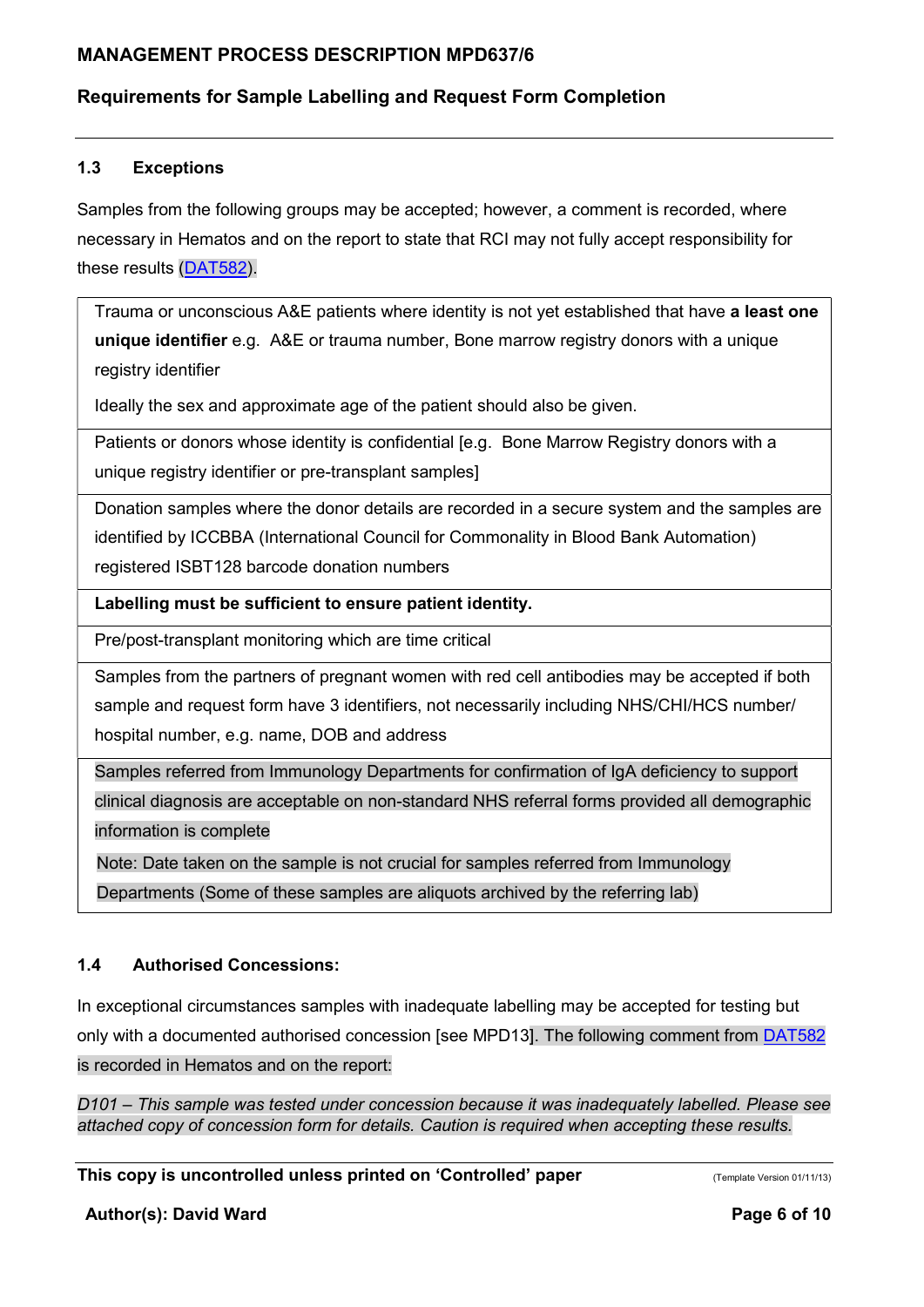# Requirements for Sample Labelling and Request Form Completion

Investigations when the delay in acquiring a new sample might seriously prejudice a successful clinical outcome for a patient.

Investigations where the sample cannot be replaced. Examples include:

- **Samples taken pre-transfusion or transplant**
- Samples taken at specific time periods [e.g. investigation of FMH or monitoring acute transplant rejection]
- **Samples for specialist referral from abroad**
- **Stored samples [e.g. cryovials]**
- **Samples from a foetus**

Samples from neonates or small children that may be difficult to replace, a decision should be made on an individual basis and not on the grounds of age alone

If the investigation, or supply of products is urgent and repeat samples cannot be supplied in time

#### Expired tubes

It is RCI policy not to accept samples which have been taken into expired tubes as this is against manufacturers recommendations. However, if there is a clinical need to process the sample it can be tested under concession and the following coded comment is added to the report from DAT582:

D100 – This sample was tested under concession because it was taken into an expired tube. This is against manufacturers recommendations and caution is required when accepting these results.

#### 1.5 Deviations:

In exceptional circumstances, referring organisations may be unable to comply with all sample labelling regulations. Customer Services will organise a documented authorised deviation [see MPD71 & MPD13] to allow samples to be tested with the understanding that the RCI cannot be fully responsible for errors made as a result of unacceptable labelling in the referring organisation.

#### 2. Unsuitable Labelling

## 2.1 Unacceptable

Some samples, e.g. those that are completely unlabelled or totally discrepant, are unsuitable for testing in any circumstances.

This copy is uncontrolled unless printed on 'Controlled' paper (Template Version 01/11/13)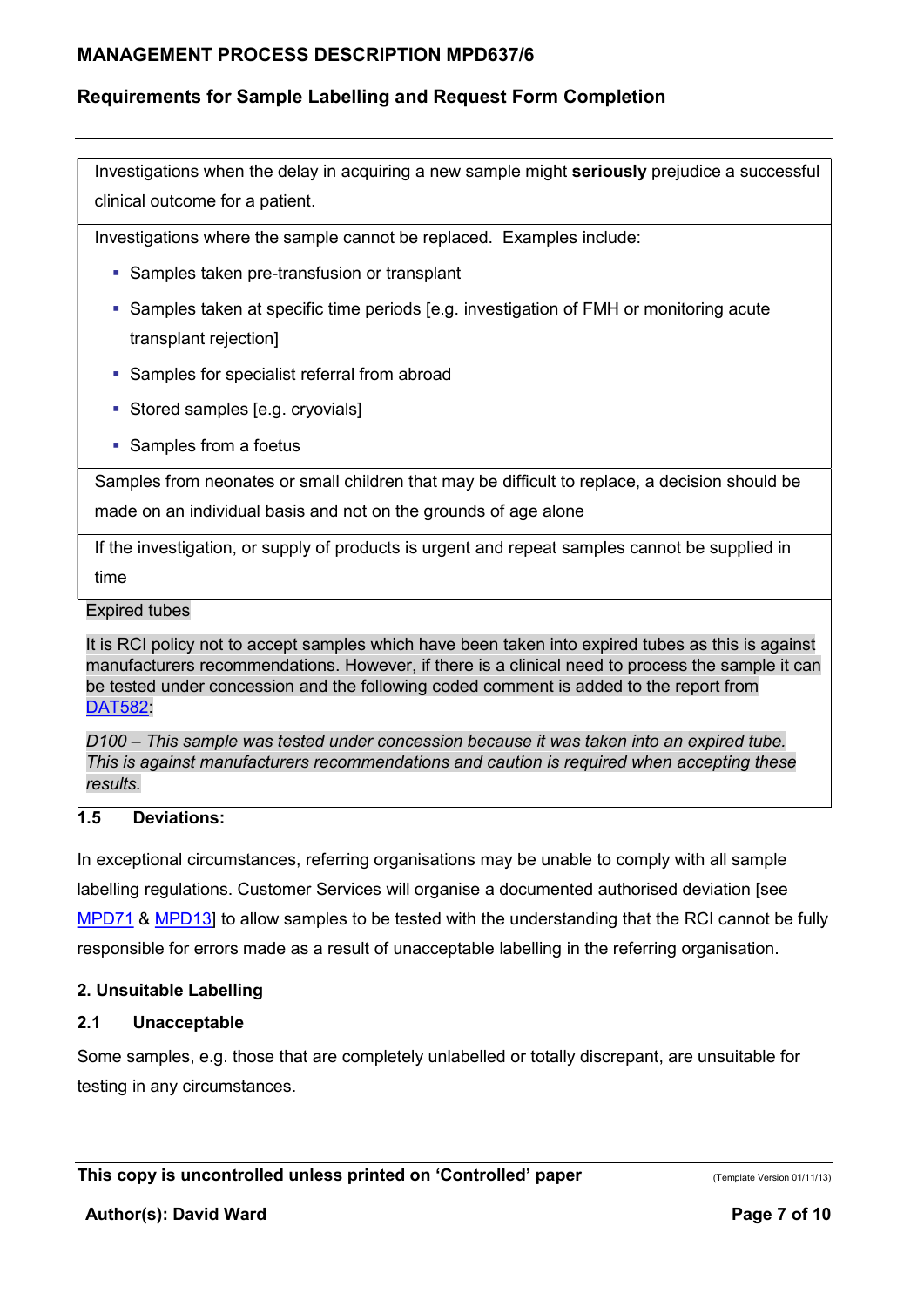# Requirements for Sample Labelling and Request Form Completion

### 2.1.1 If urgent and/or if blood products are required

The requester must be contacted to discuss the provision of a replacement sample. If there are serious difficulties in replacing the sample, or it is stated that the patient's clinical outcome may be seriously prejudiced, the case should be discussed with BMS in Blood Bank/Clinician at referring hospital.

#### 2.2 Discrepancies between request form and sample

Samples where the patient details can be confirmed by an enquiry to the requester or to the NHS Personal Demographic Service. e.g. minor differences in spelling between form and sample may be tested

- If discrepancy is on the request form a corrected request form is supplied by requestor.
- If discrepancy is on the sample it is not to be used for transfusion or transplantation purposes, and

The enquiry and the outcome are documented in the patient record, either hard copy or electronic. Details of the discrepancy are included in the report of the investigation.

#### 2.3 Printed Labels

Extract from BSH Guidelines on the administration of blood components 2009 (ESD117):

'Pre-printed labels (pre-printed away from the patient or taken from the patient's notes e.g. 'addressograph' labels) should not be used to label pre-transfusion blood sample tubes for compatibility testing. Only labels that are printed 'on demand' and attached to the sample tube next to the patient at the time of phlebotomy are acceptable'

Addressograph labels are acceptable on request forms providing they don't obscure other vital details.

Labels which have been generated and attached at the bedside from scanning bar-coded wristbands at the time of phlebotomy from an automated system are acceptable for samples.

Since it is not possible to distinguish reliably between these and *addressograph* labels they can be accepted only from referring organisations which have informed RCI in writing, that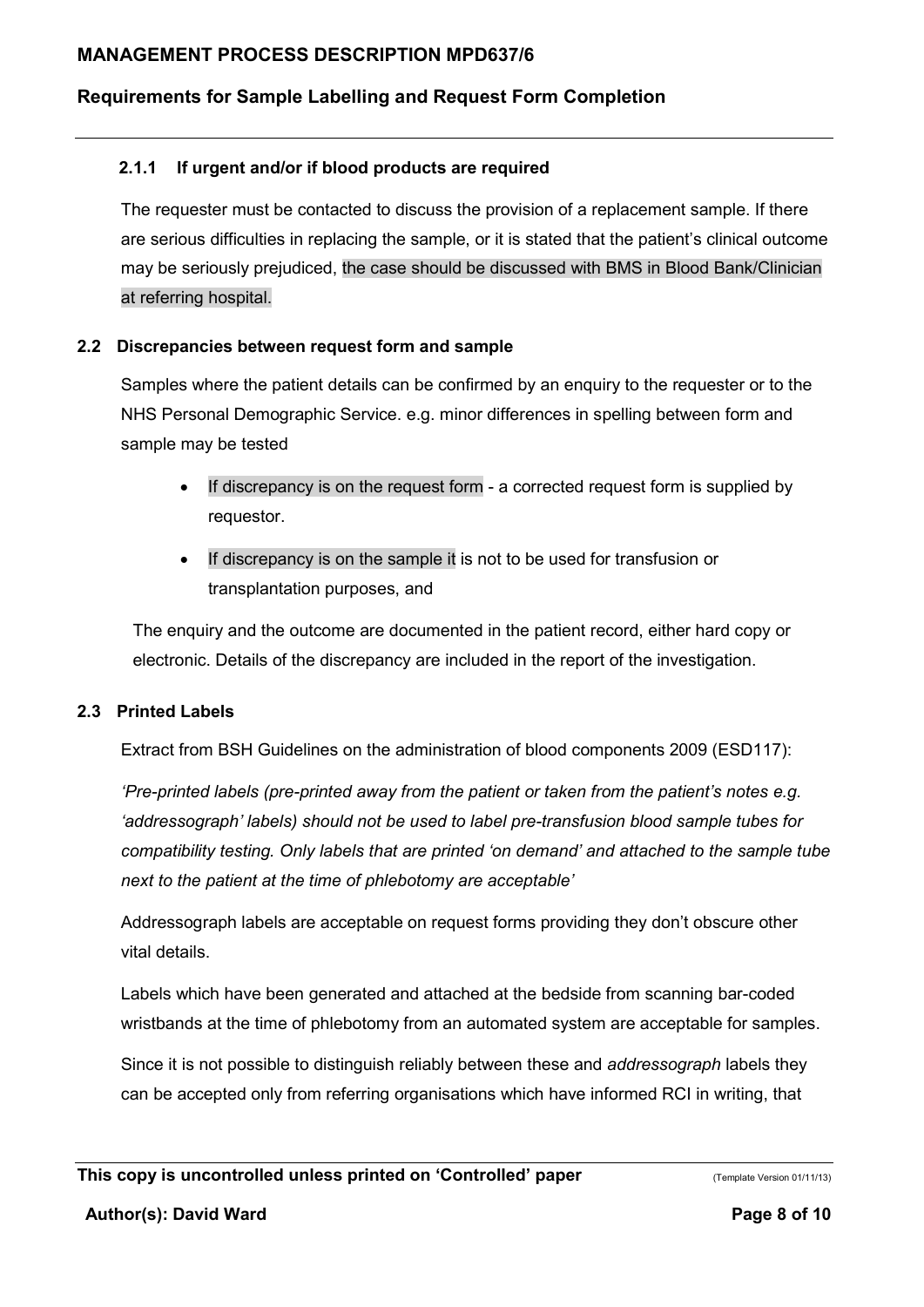## Requirements for Sample Labelling and Request Form Completion

their sample labels are generated in an audited system and are demand printed at the time of phlebotomy.

Bedside generated labels need to have positive, traceable identification of the sample taker, but do not require a signature.

Customer Services will maintain a list of referrers accepted by NHSBT as using secure demand printed labelling systems. A read-only copy of this list can be viewed at G:\001 National Share\001 Everyone\Sample labelling.

#### 2.4 Separated samples and serum or plasma only samples

Samples from which the serum/plasma or DNA has been separated by the referring organisation will not be accepted routinely.

### Exceptions: -

- Particular tests where separation at the time of sampling may be advantageous. The RCI laboratory will be responsible for discussing the need for separated samples in such circumstances and must explain the exceptional conditions to the referring organisation. Samples must be clearly labelled and signed by the person separating the samples. Accompanying documents should clearly state the nature of the samples, details of the person separating the samples and the time and date of sample separation. The original sample container should be included if available and the details transposed onto the secondary container must be complete and identical to those on the original sample.
- A separated sample may be accepted if it is the only sample available for referral and the sample cannot be repeated e.g. HTR investigation, pre- transplant.
- Archived samples for IgA deficiency/Anti-IgA investigation referred from hospital Immunology **Departments**
- Separated samples may be transferred between RCI laboratories. This is acceptable as the separation and labelling procedures are covered by internal operational procedures, including this MPD.

Separated samples are not acceptable for crossmatching red cells unless there are exceptional circumstances. In these circumstances, every effort is made to confirm the ABO group of the plasma/serum sample(s) and ensure it matches previous records, including those held by the

#### Author(s): David Ward **Page 9 of 10**